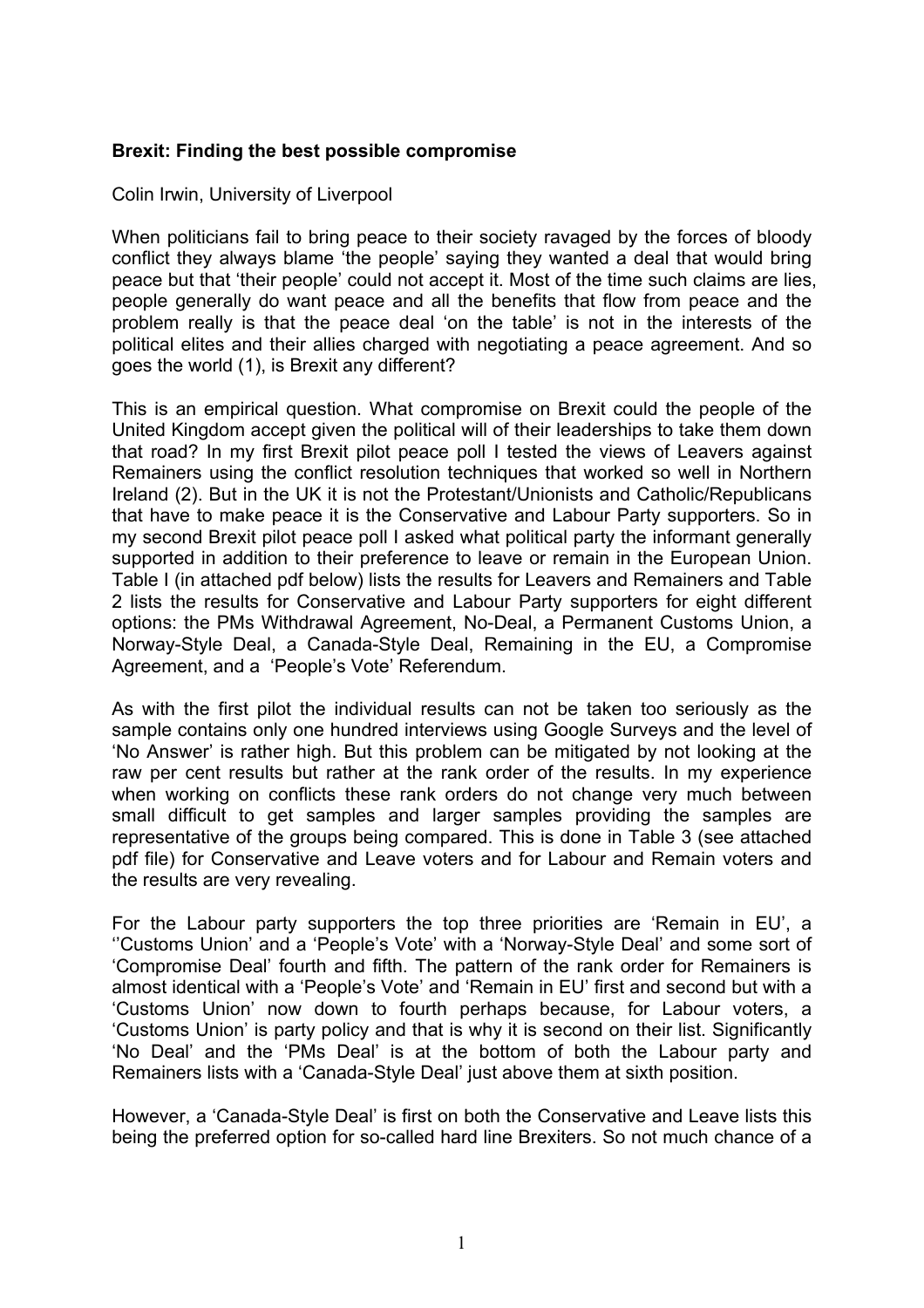compromise there. But the second choice for Conservatives is a 'Compromise Deal' and for them this would be the 'PMs Deal' third or a 'Norway-Style Deal' fourth. Interestingly the 'PMs Deal' drops to fifth place in the Leavers list as they are not always loyal Conservatives and hard line Leavers are content with 'No Deal' which is second on their list behind a 'Canada-Style Deal'. Significantly a 'Norway-Style Deal' is fourth on both the Leavers and Conservative lists and also fourth on the Labour list so, if this were a conflict resolution exercise to stop a violent conflict, then I would conclude that a 'Norway-Style Deal' could form the basis for a compromise peace agreement. Interestingly Grant, Rohr, Howarth, Lu and Pollitt (3) come to essentially the same conclusion in their study of these issues using a cost benefit analysis approach. Given that these rather different methodologies come to the same conclusion perhaps the results of these analysis should be taken more seriously as a solution to the Brexit problem now.

Another approach to resolving this problem proposed by a number of Labour and Conservative party MPs is to combine the top preference for Labour party supporters with one of the top preferences for the Conservative party supporters namely a 'People's Vote' to remain in the EU against the 'PMs Deal' approved in the House of Commons (4). From a conflict resolution perspective, in a 'fighting killing war' this strategy probably would not work as we could not expect the parties to that war to respect the result. But it might work for Brexit. Certainly it is worth a try and if it doesn't work and if everyone is still dissatisfied with the result then they can always fall back on the 'Norway-Style Deal' compromise.

## **Google Survey Data Files:**

This Brexit Pilot Peace Poll was collected between 17 February and 19 February, 2019. The full data files for all three of these polls are available here: https://peacepolls.etinu.net/cgi-bin/publications?instanceID=1

## **References**

(1) Irwin, C. J., (2012) The People's Peace, *CreateSpace*, CA. Available at: http://www.peacepolls.org/peacepolls/documents/002539.pdf

(2) Irwin, C. J., (2019) A way through the Brexit impasse? a Brexit pilot peace poll, *The UK in a Changing Europe*, 7 February. Available at: https://ukandeu.ac.uk/away-through-the-brexit-impasse-a-pilot-brexit-peace-poll/

(3) Grant J., Rohr C., Howarth D., Lu H and Pollitt A., (2018) *What sort of Brexit do the British people want?* The Policy Institute at King's and RAND Europe. Available at: https://www.kcl.ac.uk/sspp/policy-institute/publications/what-sort-of-brexit-do-thebritish-people-want-2018.pdf

(4) Helm, T., (2019) Back May's deal, then hold people's vote: plan to end Brexit deadlock, *The Guardian*, Saturday 9 February. Available at: https://www.theguardian.com/politics/2019/feb/09/back-theresa-may-brexit-dealthen-hold-peoples-vote-backbencher-plan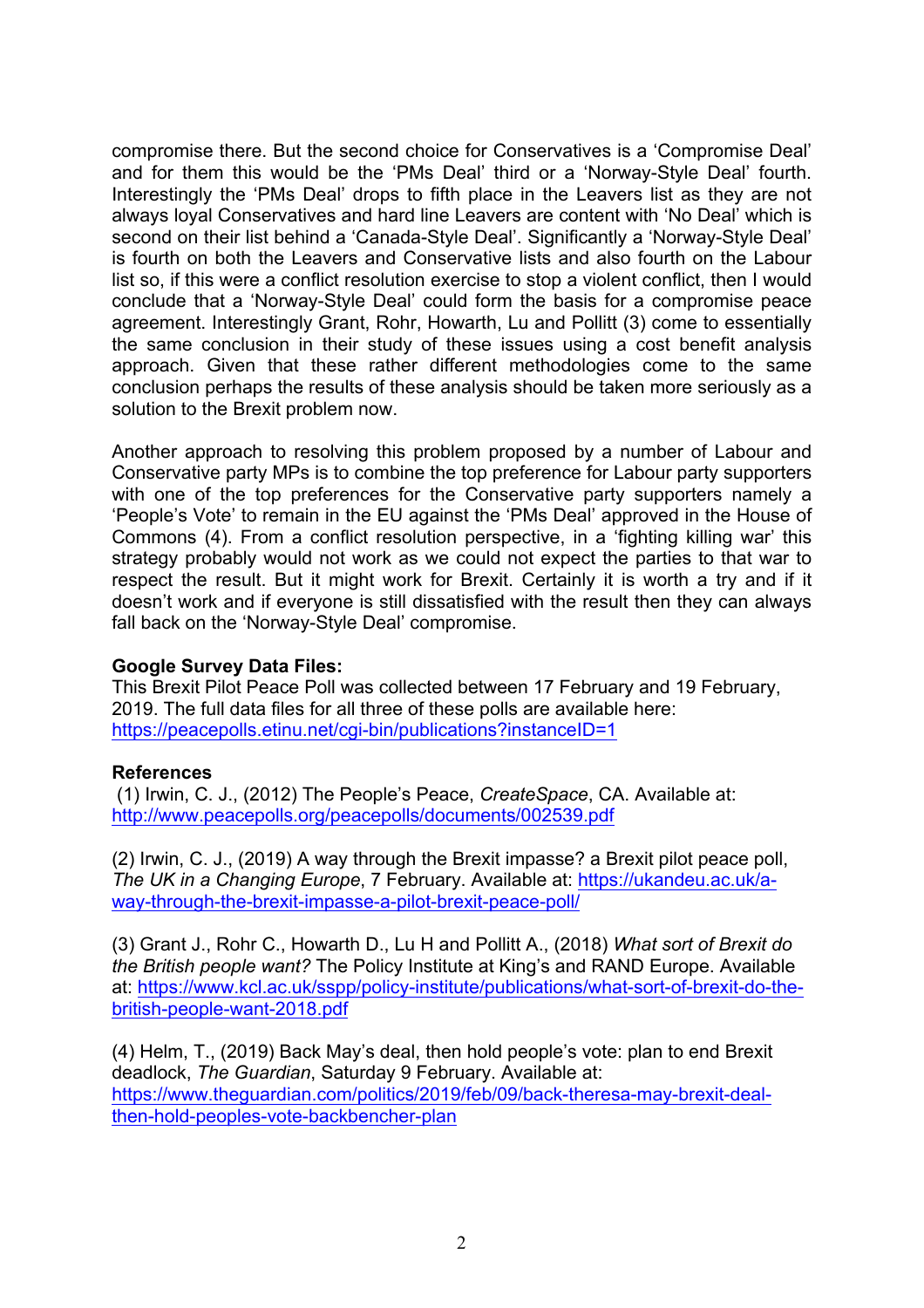| Leave        | No   | Canada            |              | <b>PMs</b> Compromise Customs |       | Norway            |         | Remain People's |
|--------------|------|-------------------|--------------|-------------------------------|-------|-------------------|---------|-----------------|
|              | Deal | <b>Style Deal</b> | <b>IDeal</b> | Deal                          | Union | <b>Style Deal</b> | In $EU$ | Vote            |
| Essential    | 14.4 | 5.0               | 7.0          | 8.4                           | 5.5   | 2.6               | 0.0     | 2.6             |
| Desirable    | 4.8  | 11.7              | 5.0          | 30.2                          | 1.2   | 6.7               | 2.6     | 1.2             |
| Acceptable   | 26.4 | 27.2              | 12.5         | 13.2                          | 22.5  | 22.5              | 0.0     | 2.9             |
| Tolerable    | 14.7 | 20.4              | 23.6         | 4.9                           | 12.0  | 17.4              | 7.6     | 2.6             |
| Unacceptable | 16.3 | 8.2               | 42.0         | 18.4                          | 31.7  | 25.5              | 80.5    | 81.4            |
| <b>NA</b>    | 23.5 | 27.5              | 10.0         | 25.0                          | 27.2  | 25.3              | 9.3     | 9.3             |

Table 1. Leavers and Remainers per cent 'Essential', 'Desirable', 'Acceptable', 'Tolerable' or 'Unacceptable' for different options to resolve Brexit

| Remain       | No.  | Canada            |      | PMs Compromise Customs |       | Norway     |       | Remain People's |
|--------------|------|-------------------|------|------------------------|-------|------------|-------|-----------------|
|              | Deal | Style Deal   Deal |      | Deal                   | Union | Style Deal | In EU | Vote            |
| Essential    | 24.4 | 21.4              | 29.2 | 15.5                   | 43.5  | 2.4        | 54.5  | 55.2            |
| Desirable    | 9.5  | 15.1              | 4.2  | 26.0                   | 16.7  | 46.6       | 19.8  | 15.5            |
| Acceptable   | 0.0  | 20.0              | 5.3  | 6.1                    | 18.0  | 24.9       | 1.6   | 10.9            |
| Tolerable    | 0.0  | 17.0              | 2.7  | 32.2                   | 1.3   | 4.1        | 5.3   | 0.0             |
| Unacceptable | 52.5 | 13.0              | 39.5 | 6.5                    | 4.1   | 13.6       | 5.0   | 15.6            |
| <b>NA</b>    | 13.5 | 13.5              | 19.1 | 13.6                   | 16.4  | 8.3        | 13.8  | 2.7             |

Table 2. Labour and Conservative per cent 'Essential', 'Desirable', 'Acceptable', 'Tolerable' or 'Unacceptable' for different options to resolve Brexit

| Labour       | No   | Canada          |      | <b>PMs</b> Compromise Customs |       | Norway     |         | Remain People's |
|--------------|------|-----------------|------|-------------------------------|-------|------------|---------|-----------------|
|              | Deal | Style Deal Deal |      | Deal                          | Union | Style Deal | In $EU$ | Vote            |
| Essential    | 30.5 | 30.5            | 22.8 | 0.0                           | 21.5  | 0.0        | 51.0    | 37.6            |
| Desirable    | 1.0  | 13.8            | 5.3  | 29.5                          | 4.3   | 36.6       | 1.7     | 6.0             |
| Acceptable   | 7.5  | 0.0             | 0.0  | 11.8                          | 30.2  | 17.7       | 13.8    | 13.8            |
| Tolerable    | 0.0  | 8.4             | 7.5  | 13.8                          | 1.7   | 1.7        | 0.0     | 0.0             |
| Unacceptable | 28.9 | 15.2            | 25.6 | 6.1                           | 3.4   | 11.9       | 15.2    | 17.6            |
| <b>NA</b>    | 32.1 | 32.1            | 38.8 | 38.8                          | 38.8  | 32.1       | 18.3    | 25.0            |

| Conservative <sup>1</sup> | No.  | Canada            |      | <b>PMs Compromise Customs</b> |       | Norway            |         | Remain People's |
|---------------------------|------|-------------------|------|-------------------------------|-------|-------------------|---------|-----------------|
|                           | Deal | <b>Style Deal</b> | Deal | Deal                          | Union | <b>Style Deal</b> | In $EU$ | Vote            |
| Essential                 | 27.5 | 0.0               | 12.6 | 27.9                          | 19.0  | 5.4               | 5.4     | 17.2            |
| Desirable                 | 11.8 | 24.0              | 15.9 | 27.5                          | 5.4   | 11.5              | 0.0     | 9.6             |
| Acceptable                | 6.3  | 34.9              | 12.6 | 19.7                          | 5.4   | 23.4              | 3.5     | 0.0             |
| Tolerable                 | 6.3  | 18.7              | 23.6 | 0.9                           | 18.8  | 24.2              | 11.8    | 6.4             |
| Unacceptable              | 42.7 | 10.7              | 29.1 | 24.1                          | 45.3  | 34.5              | 73.2    | 66.8            |
| <b>NA</b>                 | 5.4  | 11.7              | 6.1  | 0.0                           | 6.1   | 0.9               | 6.1     | 0.0             |